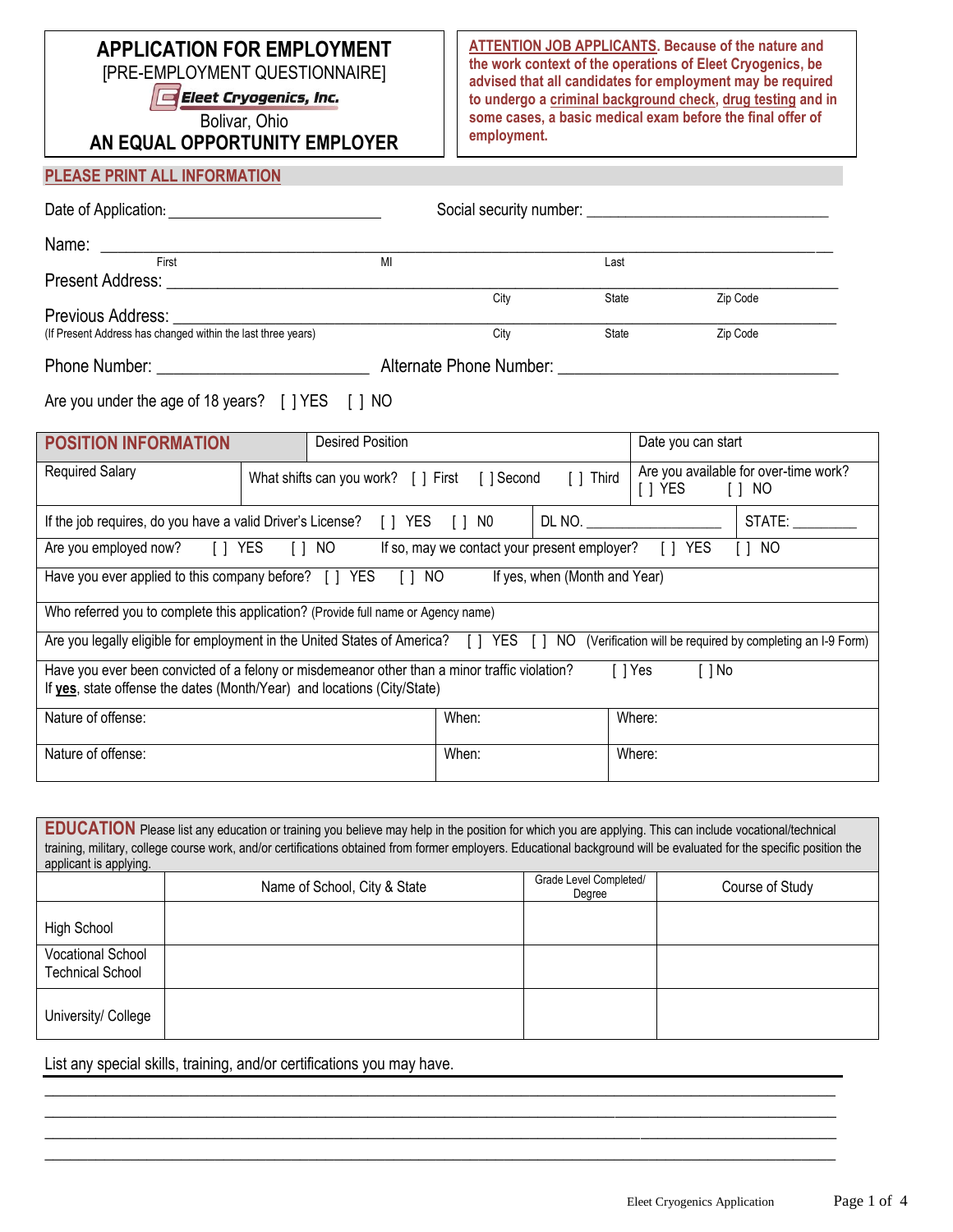| <b>WORK EXPERIENCE</b><br>List most recent or present employer first; include any military experience |                        |                  |            |                         |     |                      |             |
|-------------------------------------------------------------------------------------------------------|------------------------|------------------|------------|-------------------------|-----|----------------------|-------------|
| <b>COMPANY NAME</b>                                                                                   |                        | <b>JOB TITLE</b> |            |                         |     | PERIOD OF EMPLOYMENT |             |
|                                                                                                       |                        |                  |            |                         |     | FROM MONTH YEAR      |             |
| <b>ADDRESS</b>                                                                                        | <b>CITY</b>            | <b>STATE</b>     |            | ZIP                     | TO: | MONTH                | <b>YEAR</b> |
| <b>SUPERVISOR'S NAME</b>                                                                              | MAY WE CONTACT [ ] YES |                  | $[$ $]$ NO | <b>TELEPHONE NUMBER</b> |     |                      |             |
| <b>REASON FOR LEAVING</b>                                                                             |                        |                  |            |                         |     |                      |             |
| BRIEF JOB DESCRIPTION (JOB DUTIES)                                                                    |                        |                  |            |                         |     |                      |             |
|                                                                                                       |                        |                  |            |                         |     |                      |             |
| SALARY/WAGES (PROVIDE HOURLY RATE OR SALARY PER WEEK/MONTH)                                           |                        |                  |            |                         |     |                      |             |

| <b>COMPANY NAME</b>                                         |                        | <b>JOB TITLE</b> |              |                         |             | PERIOD OF EMPLOYMENT |             |
|-------------------------------------------------------------|------------------------|------------------|--------------|-------------------------|-------------|----------------------|-------------|
|                                                             |                        |                  |              |                         | <b>FROM</b> | <b>MONTH</b>         | YEAR        |
| <b>ADDRESS</b>                                              | <b>CITY</b>            |                  | <b>STATE</b> | ZIP                     | TO:         | <b>MONTH</b>         | <b>YEAR</b> |
| SUPERVISOR'S NAME                                           | MAY WE CONTACT [ ] YES |                  | [ ] NO       | <b>TELEPHONE NUMBER</b> |             |                      |             |
| <b>REASON FOR LEAVING</b>                                   |                        |                  |              |                         |             |                      |             |
| BRIEF JOB DESCRIPTION (JOB DUTIES)                          |                        |                  |              |                         |             |                      |             |
|                                                             |                        |                  |              |                         |             |                      |             |
| SALARY/WAGES (PROVIDE HOURLY RATE OR SALARY PER WEEK/MONTH) |                        |                  |              |                         |             |                      |             |

| <b>COMPANY NAME</b>                                         |                        | <b>JOB TITLE</b> |        |                         |             | PERIOD OF EMPLOYMENT |             |
|-------------------------------------------------------------|------------------------|------------------|--------|-------------------------|-------------|----------------------|-------------|
|                                                             |                        |                  |        |                         | <b>FROM</b> | <b>MONTH</b>         | <b>YEAR</b> |
| <b>ADDRESS</b>                                              | <b>CITY</b>            | <b>STATE</b>     |        | ZIP                     | TO:         | MONTH                | <b>YEAR</b> |
| SUPERVISOR'S NAME                                           | MAY WE CONTACT [ ] YES |                  | [ ] NO | <b>TELEPHONE NUMBER</b> |             |                      |             |
| <b>REASON FOR LEAVING</b>                                   |                        |                  |        |                         |             |                      |             |
| BRIEF JOB DESCRIPTION (JOB DUTIES)                          |                        |                  |        |                         |             |                      |             |
|                                                             |                        |                  |        |                         |             |                      |             |
| SALARY/WAGES (PROVIDE HOURLY RATE OR SALARY PER WEEK/MONTH) |                        |                  |        |                         |             |                      |             |

| <b>COMPANY NAME</b>                                         |                        | <b>JOB TITLE</b> |                         | PERIOD OF EMPLOYMENT                                                                                                                                                                                                           |              |      |
|-------------------------------------------------------------|------------------------|------------------|-------------------------|--------------------------------------------------------------------------------------------------------------------------------------------------------------------------------------------------------------------------------|--------------|------|
|                                                             |                        |                  |                         | <b>FROM</b>                                                                                                                                                                                                                    | <b>MONTH</b> | YEAR |
| <b>ADDRESS</b>                                              | <b>CITY</b>            | <b>STATE</b>     | ZIP                     | TO: the contract of the contract of the contract of the contract of the contract of the contract of the contract of the contract of the contract of the contract of the contract of the contract of the contract of the contra | <b>MONTH</b> | YEAR |
| SUPERVISOR'S NAME                                           | MAY WE CONTACT [ ] YES | [ ] NO           | <b>TELEPHONE NUMBER</b> |                                                                                                                                                                                                                                |              |      |
| <b>REASON FOR LEAVING</b>                                   |                        |                  |                         |                                                                                                                                                                                                                                |              |      |
| BRIEF JOB DESCRIPTION (JOB DUTIES)                          |                        |                  |                         |                                                                                                                                                                                                                                |              |      |
|                                                             |                        |                  |                         |                                                                                                                                                                                                                                |              |      |
| SALARY/WAGES (PROVIDE HOURLY RATE OR SALARY PER WEEK/MONTH) |                        |                  |                         |                                                                                                                                                                                                                                |              |      |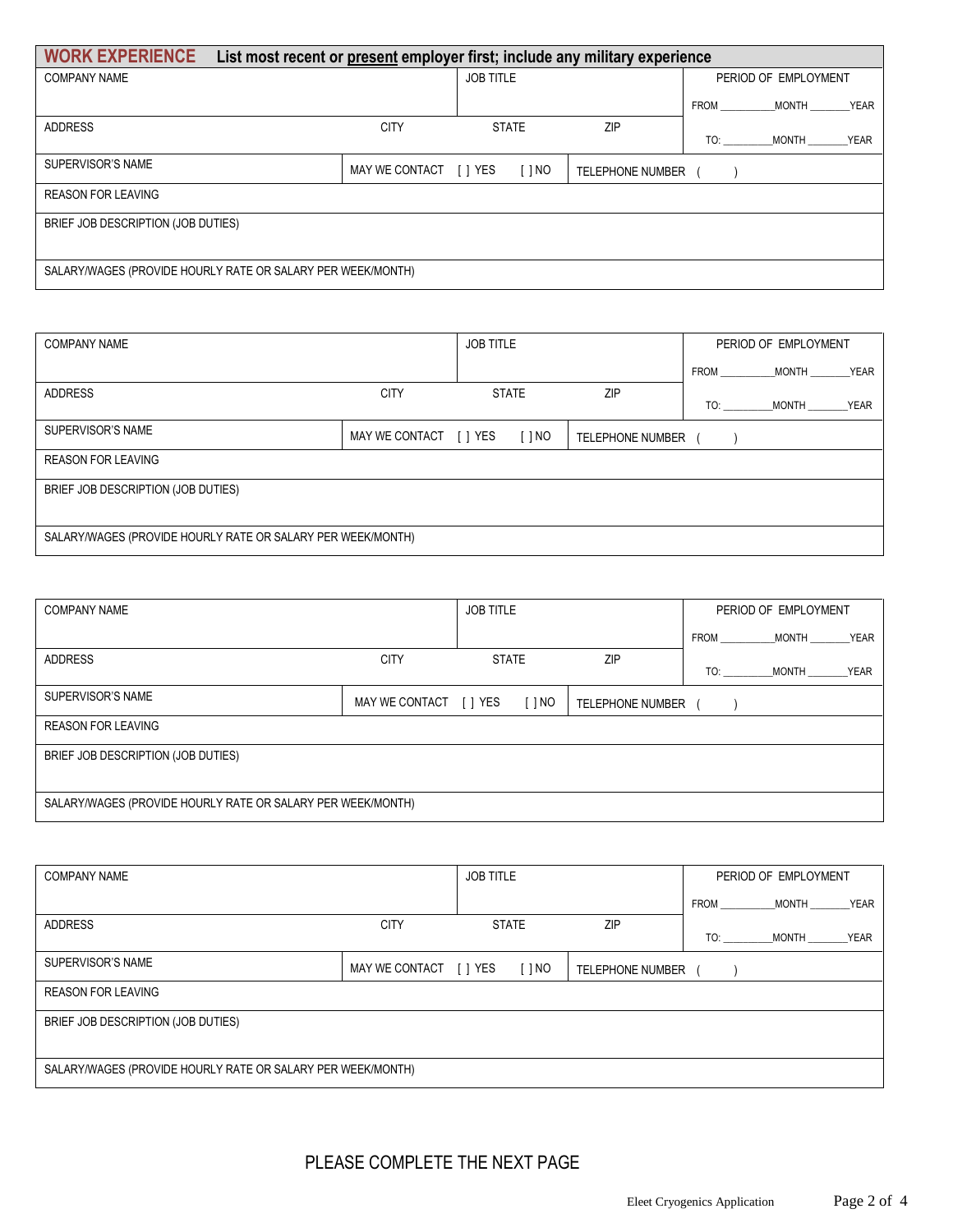### **REFERENCES List three references, other than relatives, who know your work history**

| <b>NAME</b>                                             | Address                 |
|---------------------------------------------------------|-------------------------|
|                                                         |                         |
|                                                         |                         |
| How do you know this person                             |                         |
|                                                         |                         |
|                                                         |                         |
| <b>JOB TITLE</b>                                        |                         |
|                                                         |                         |
|                                                         |                         |
| <b>COMPANY</b>                                          | <b>CITY &amp; STATE</b> |
|                                                         |                         |
|                                                         |                         |
| PHONE NUMBER (List alternate phone number if available) |                         |

| <b>NAME</b>                                             | Address                 |  |  |
|---------------------------------------------------------|-------------------------|--|--|
| How do you know this person                             |                         |  |  |
| <b>JOB TITLE</b>                                        |                         |  |  |
| <b>COMPANY</b>                                          | <b>CITY &amp; STATE</b> |  |  |
| PHONE NUMBER (List alternate phone number if available) |                         |  |  |

| <b>NAME</b>                                             | Address                 |  |  |
|---------------------------------------------------------|-------------------------|--|--|
|                                                         |                         |  |  |
| How do you know this person                             |                         |  |  |
| <b>JOB TITLE</b>                                        |                         |  |  |
| <b>COMPANY</b>                                          | <b>CITY &amp; STATE</b> |  |  |
| PHONE NUMBER (List alternate phone number if available) |                         |  |  |

#### **Certification and Release**

All qualified applicants will receive consideration without discrimination based on gender (male/female), marital status, race, color, age, creed, national origin, sexual orientation, military reserve membership, veterans' status, ancestry, religion, height, weight, disability, or any other legally protected status.

I understand that consideration for employment may depend upon the results of a criminal background check and present/previous employment checks, and reference check. I , therefore, authorize Eleet Cryogenics to thoroughly investigate my background, references, work history, education, and other matters related to my suitability for employment and further authorize the references listed to disclose to Eleet Cryogenics any and all letters, faxes, reports, and other information related to my work records, without giving me prior notice of such disclosure.

I understand Eleet Cryogenics is committed to an alcohol/drug free workplace and, as permitted by law, I am required to take a drug test as part of the selection and hiring process and also understand that random drug testing will be conducted during my employment.

I understand that nothing in this application is intended to imply or create employment relationship or contract for employment. I understand that if I am hired my employment will be "at will" for no definite period of time. I understand that I have the right to terminate my employment at anytime and for any reason with or without notice, and that Eleet Cryogenics, has the same right.

By signing below, I certify that the information included on this application is true and correct to the best of my knowledge. I understand that any false statements on the application or during the interview process and/or missing information may disqualify me from employment or justify my dismissal if employed.

 $\_$  , and the set of the set of the set of the set of the set of the set of the set of the set of the set of the set of the set of the set of the set of the set of the set of the set of the set of the set of the set of th

| Applicant's signature | Date |
|-----------------------|------|
|                       |      |